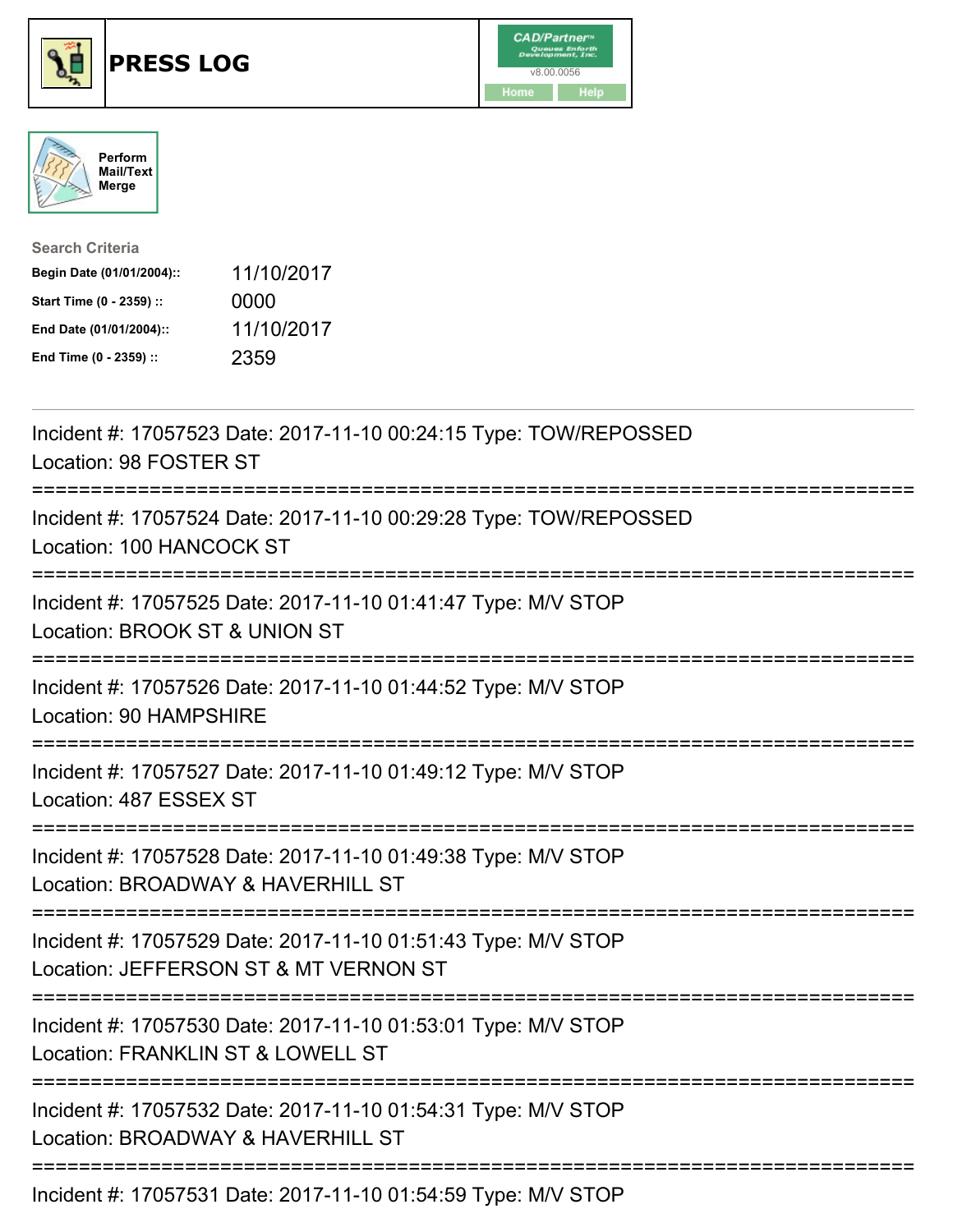Location: 275 ESSEX ST

| Incident #: 17057533 Date: 2017-11-10 02:02:56 Type: M/V STOP<br>Location: ESSEX ST & HAMPSHIRE ST                |
|-------------------------------------------------------------------------------------------------------------------|
| Incident #: 17057534 Date: 2017-11-10 02:03:57 Type: M/V STOP<br>Location: 265 ESSEX ST                           |
| Incident #: 17057536 Date: 2017-11-10 02:04:08 Type: M/V STOP<br><b>Location: FALLS BRIDGE</b>                    |
| Incident #: 17057535 Date: 2017-11-10 02:05:55 Type: SUS PERS/MV<br>Location: ESSEX ST & HAMPSHIRE ST             |
| Incident #: 17057537 Date: 2017-11-10 02:10:31 Type: BUILDING CHK<br>Location: 405 HAVERHILL ST                   |
| Incident #: 17057539 Date: 2017-11-10 02:12:57 Type: BUILDING CHK<br>Location: PRIMO'S LIQUORS / 450 HAVERHILL ST |
| Incident #: 17057538 Date: 2017-11-10 02:13:19 Type: M/V STOP<br>Location: ERVING AV & LAWRENCE ST                |
| Incident #: 17057540 Date: 2017-11-10 02:16:14 Type: EXTRA SURVEIL<br>Location: 435 WINTHROP AV                   |
| Incident #: 17057541 Date: 2017-11-10 02:22:31 Type: SHOTS FIRED<br>Location: BROADWAY                            |
| Incident #: 17057542 Date: 2017-11-10 02:26:24 Type: M/V STOP<br>Location: 43 WARWICK ST                          |
| Incident #: 17057543 Date: 2017-11-10 02:27:09 Type: DRUG OVERDOSE<br>Location: 66 BOWDOIN ST FL 3                |
| Incident #: 17057544 Date: 2017-11-10 02:42:00 Type: M/V STOP<br>Location: ESSEX ST & WINTER ST                   |
| Incident #: 17057545 Date: 2017-11-10 02:44:41 Type: BUILDING CHK<br>Location: 638 ESSEX ST                       |
| Incident #: 17057546 Date: 2017-11-10 02:49:14 Type: MAN DOWN                                                     |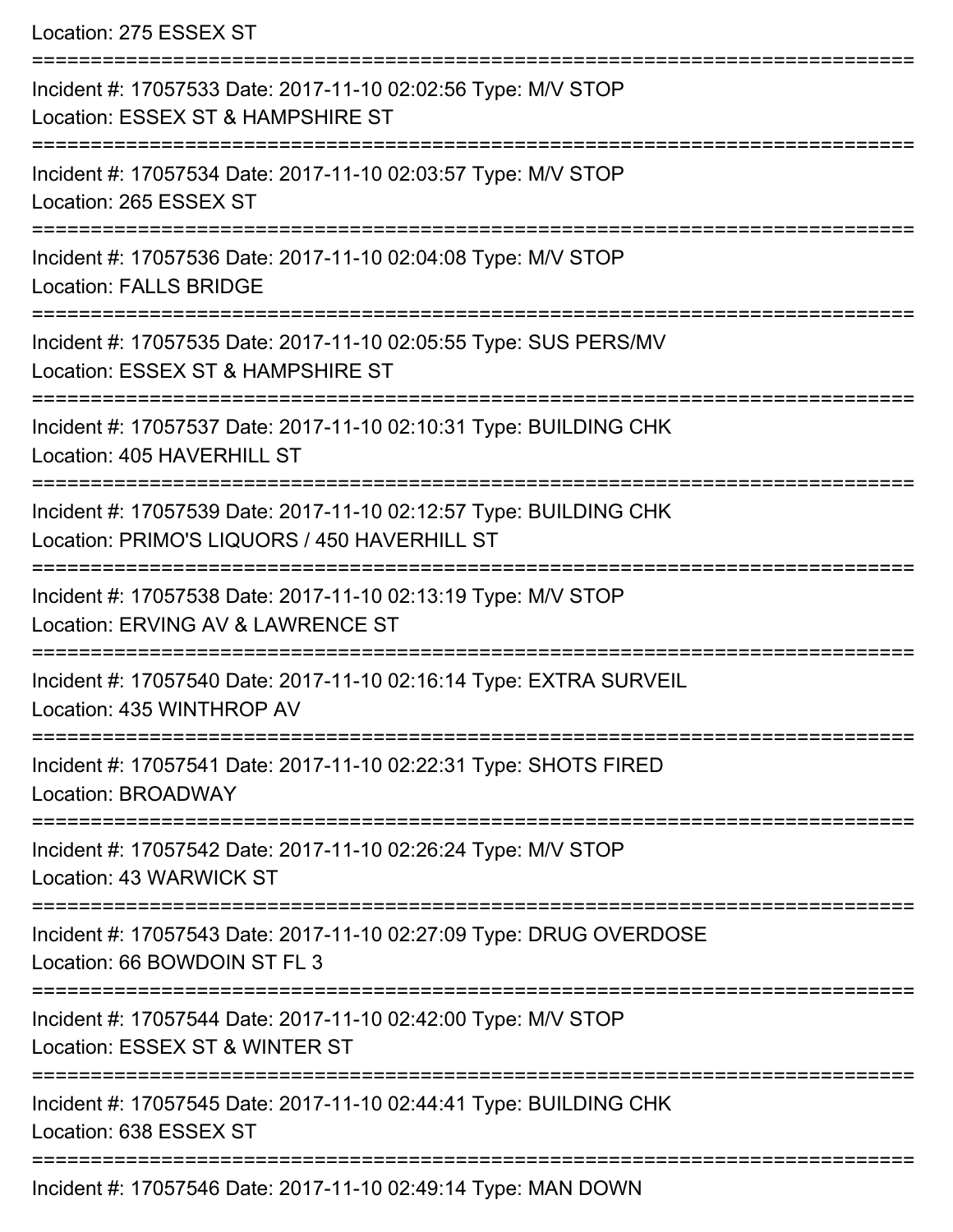| Incident #: 17057547 Date: 2017-11-10 02:52:42 Type: EXTRA SURVEIL<br>Location: 1 WATER ST                                         |
|------------------------------------------------------------------------------------------------------------------------------------|
| Incident #: 17057548 Date: 2017-11-10 02:59:08 Type: B&E/PROG<br>Location: 92 HAVERHILL ST FL 2                                    |
| Incident #: 17057549 Date: 2017-11-10 03:24:57 Type: UNWANTEDGUEST<br>Location: CUMBERLAND FARMS / 320 S BROADWAY                  |
| Incident #: 17057550 Date: 2017-11-10 03:28:26 Type: DISTURBANCE<br>Location: 101 LOWELL ST FL 2                                   |
| Incident #: 17057551 Date: 2017-11-10 03:38:59 Type: DISTURBANCE<br>Location: MCDONALDS / 50 BROADWAY                              |
| Incident #: 17057552 Date: 2017-11-10 04:06:42 Type: BUILDING CHK<br>Location: RAMYS MOTORS / 1 WATER ST                           |
| Incident #: 17057553 Date: 2017-11-10 04:13:59 Type: M/V STOP<br>Location: DRACUT ST & S BROADWAY                                  |
| Incident #: 17057554 Date: 2017-11-10 04:38:34 Type: DISTURBANCE<br>Location: LAUNDRY CAPITAL / 351 BROADWAY                       |
| Incident #: 17057555 Date: 2017-11-10 04:52:23 Type: ALARM/BURG<br>Location: BALI'S RESTURANT / 59 ESSEX ST                        |
| Incident #: 17057557 Date: 2017-11-10 05:33:08 Type: NEIGHBOR PROB<br>Location: ARREST / 27 KENDALL ST FL 2                        |
| Incident #: 17057556 Date: 2017-11-10 05:33:33 Type: ALARM/BURG<br>Location: RIVER WALK PROPERTIES EXECUTIVE OF / 280 MERRIMACK ST |
| Incident #: 17057558 Date: 2017-11-10 05:56:18 Type: ALARM/BURG<br>Location: JIMENEZ SUPER MARKET / 117 NEWBURY ST                 |
| Incident #: 17057559 Date: 2017-11-10 06:17:18 Type: M/V STOP<br>Location: HAMPSHIRE ST & HAVERHILL ST                             |
| Incident #: 17057560 Date: 2017-11-10 06:21:00 Type: DISTURBANCE                                                                   |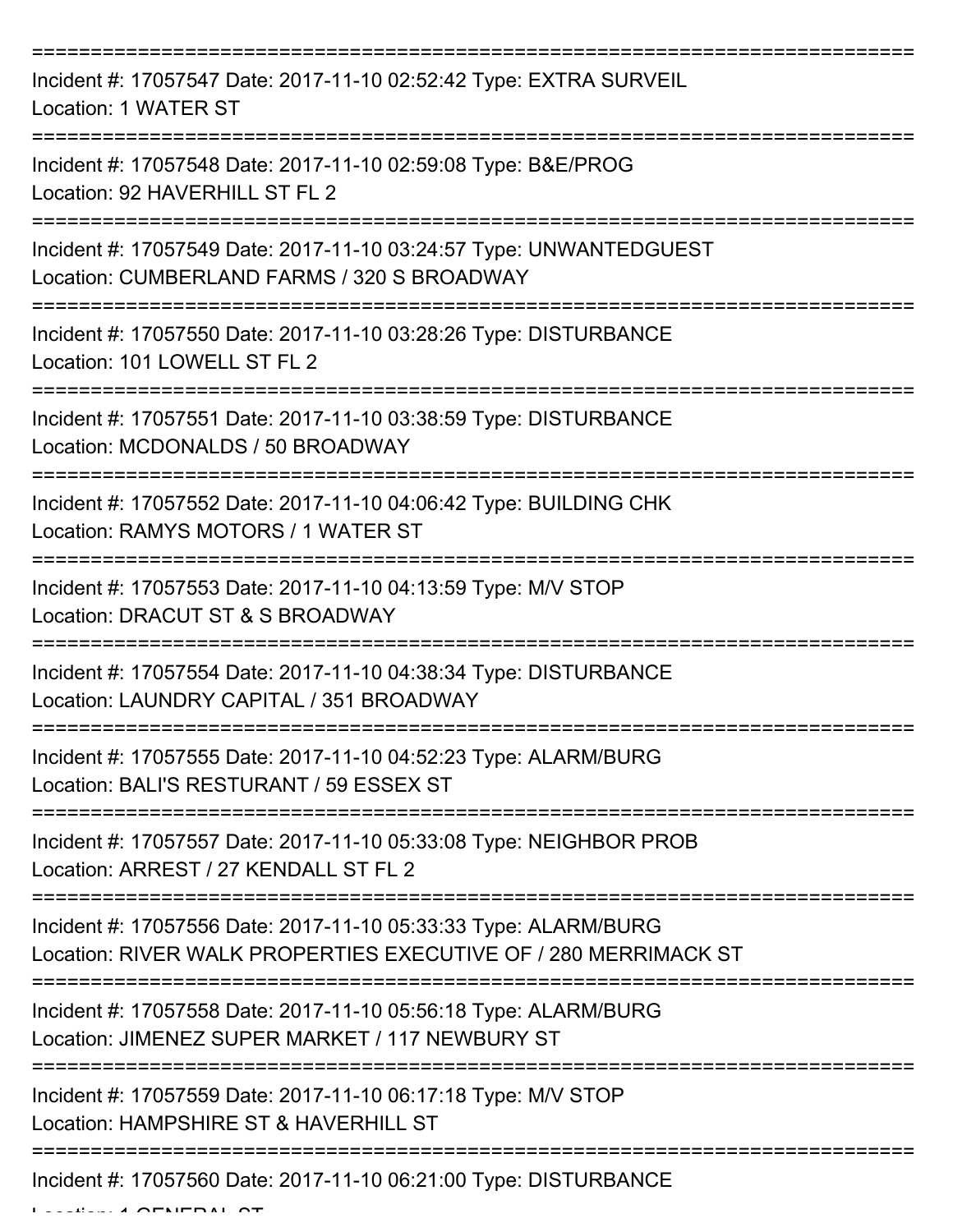| Incident #: 17057561 Date: 2017-11-10 06:40:59 Type: DISTURBANCE<br>Location: 56 KENT ST                            |
|---------------------------------------------------------------------------------------------------------------------|
| Incident #: 17057562 Date: 2017-11-10 06:48:21 Type: HIT & RUN M/V<br>Location: DEN ROCK APT. / 114 RIVER POINTE WY |
| Incident #: 17057563 Date: 2017-11-10 06:54:07 Type: 911 HANG UP<br>Location: 49 CENTER ST FL 2                     |
| Incident #: 17057564 Date: 2017-11-10 06:59:35 Type: PARK & WALK<br>Location: 205 BROADWAY                          |
| Incident #: 17057565 Date: 2017-11-10 07:16:18 Type: MAL DAMAGE<br>Location: 177 E HAVERHILL ST                     |
| Incident #: 17057566 Date: 2017-11-10 07:33:21 Type: E911 HANGUP<br>Location: 47 PARK ST #3 FL 3                    |
| Incident #: 17057567 Date: 2017-11-10 07:41:51 Type: MEDIC SUPPORT<br>Location: MEDFORD ST & OXFORD ST              |
| Incident #: 17057568 Date: 2017-11-10 08:07:48 Type: ANIMAL COMPL<br>Location: 30 SPRUCE ST                         |
| Incident #: 17057569 Date: 2017-11-10 08:33:49 Type: TOW OF M/V<br>Location: TRESPASS / 250 JACKSON ST              |
| Incident #: 17057570 Date: 2017-11-10 08:42:36 Type: B&E/PAST<br>Location: DOLLAR TREE / 138 S BROADWAY             |
| Incident #: 17057571 Date: 2017-11-10 08:45:49 Type: LARCENY/PAST<br>Location: 160 PARKER ST                        |
| Incident #: 17057573 Date: 2017-11-10 09:15:02 Type: AUTO ACC/NO PI<br>Location: WINTHROP AV                        |
| Incident #: 17057572 Date: 2017-11-10 09:16:09 Type: PARK & WALK<br>Location: BRADFORD ST & BROADWAY                |
| Incident #: 17057574 Date: 2017-11-10 09:23:48 Type: DRUG OVERDOSE                                                  |

Location: 20 CLIMMED CT #1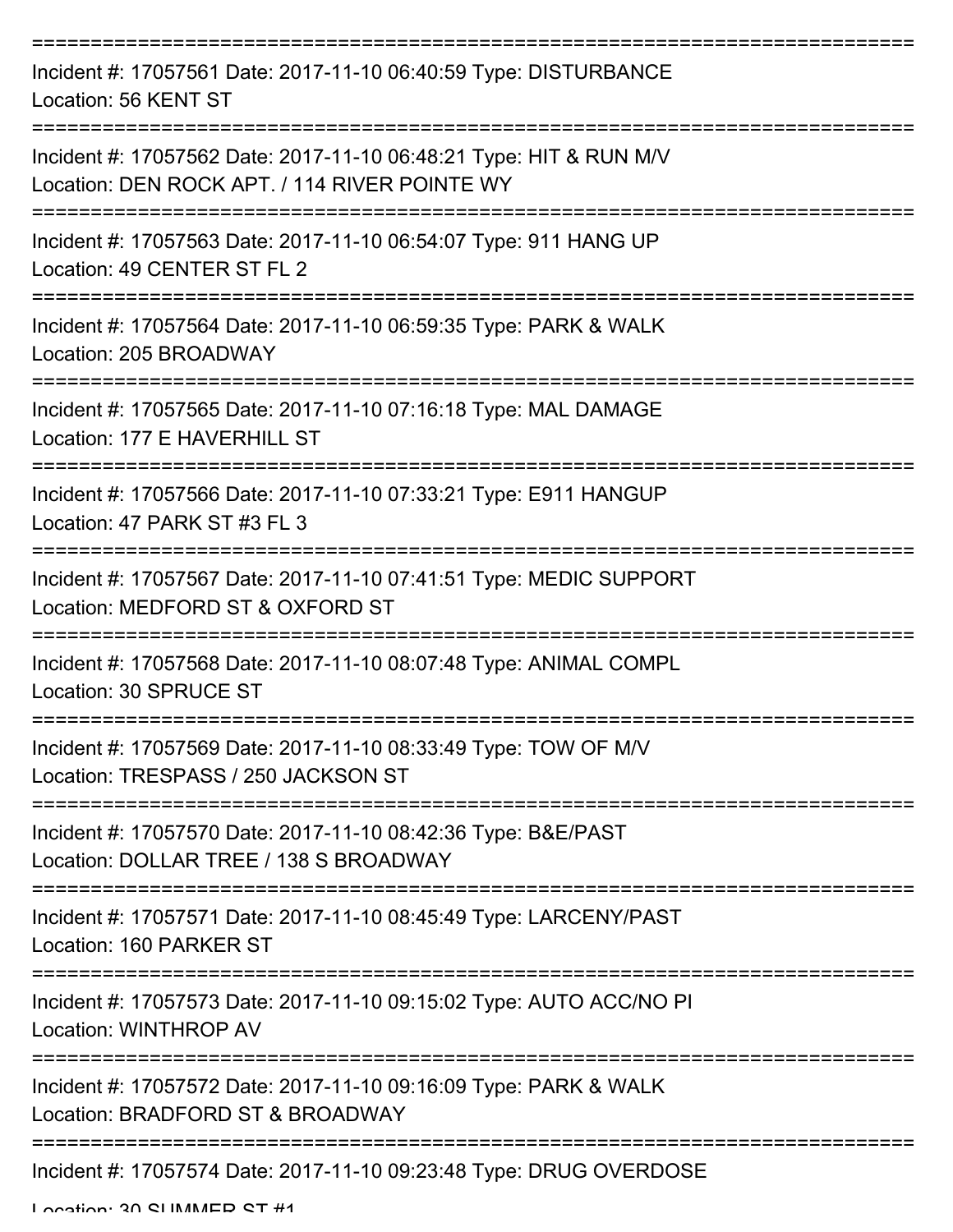| Incident #: 17057575 Date: 2017-11-10 09:34:54 Type: MAL DAMAGE<br>Location: 312 WATER ST #26                                        |
|--------------------------------------------------------------------------------------------------------------------------------------|
| Incident #: 17057576 Date: 2017-11-10 09:39:29 Type: HIT & RUN M/V<br>Location: 141 HIGH ST #ST                                      |
| Incident #: 17057577 Date: 2017-11-10 09:44:45 Type: M/V STOP<br><b>Location: CHICKERING ST</b>                                      |
| Incident #: 17057578 Date: 2017-11-10 09:51:53 Type: M/V STOP<br>Location: S UNION ST & SALEM ST<br>----------------                 |
| Incident #: 17057579 Date: 2017-11-10 09:52:55 Type: M/V STOP<br>Location: 82 MAPLE ST                                               |
| Incident #: 17057580 Date: 2017-11-10 09:52:58 Type: ANIMAL COMPL<br>Location: 462 RIVERSIDE DR                                      |
| ===================<br>Incident #: 17057581 Date: 2017-11-10 09:55:05 Type: MEDIC SUPPORT<br>Location: CIL INDUSTRIES / 400 CANAL ST |
| Incident #: 17057582 Date: 2017-11-10 09:56:04 Type: EXTRA SURVEIL<br>Location: LISA LN                                              |
| Incident #: 17057583 Date: 2017-11-10 09:57:54 Type: M/V STOP<br>Location: GRAFTON ST & S UNION ST                                   |
| Incident #: 17057584 Date: 2017-11-10 09:58:25 Type: M/V STOP<br>Location: S UNION ST & SALEM ST                                     |
| Incident #: 17057585 Date: 2017-11-10 10:01:05 Type: PARK & WALK<br>Location: BRADFORD ST & BROADWAY                                 |
| Incident #: 17057586 Date: 2017-11-10 10:10:02 Type: RECOV/STOL/MV<br>Location: 76 MELVIN ST                                         |
| Incident #: 17057587 Date: 2017-11-10 10:26:16 Type: M/V STOP<br>Location: 62 HILLSIDE AV                                            |
| Incident #: 17057588 Date: 2017-11-10 10:30:50 Type: M/V STOP<br>Location: AMES ST & HAVERHILL ST                                    |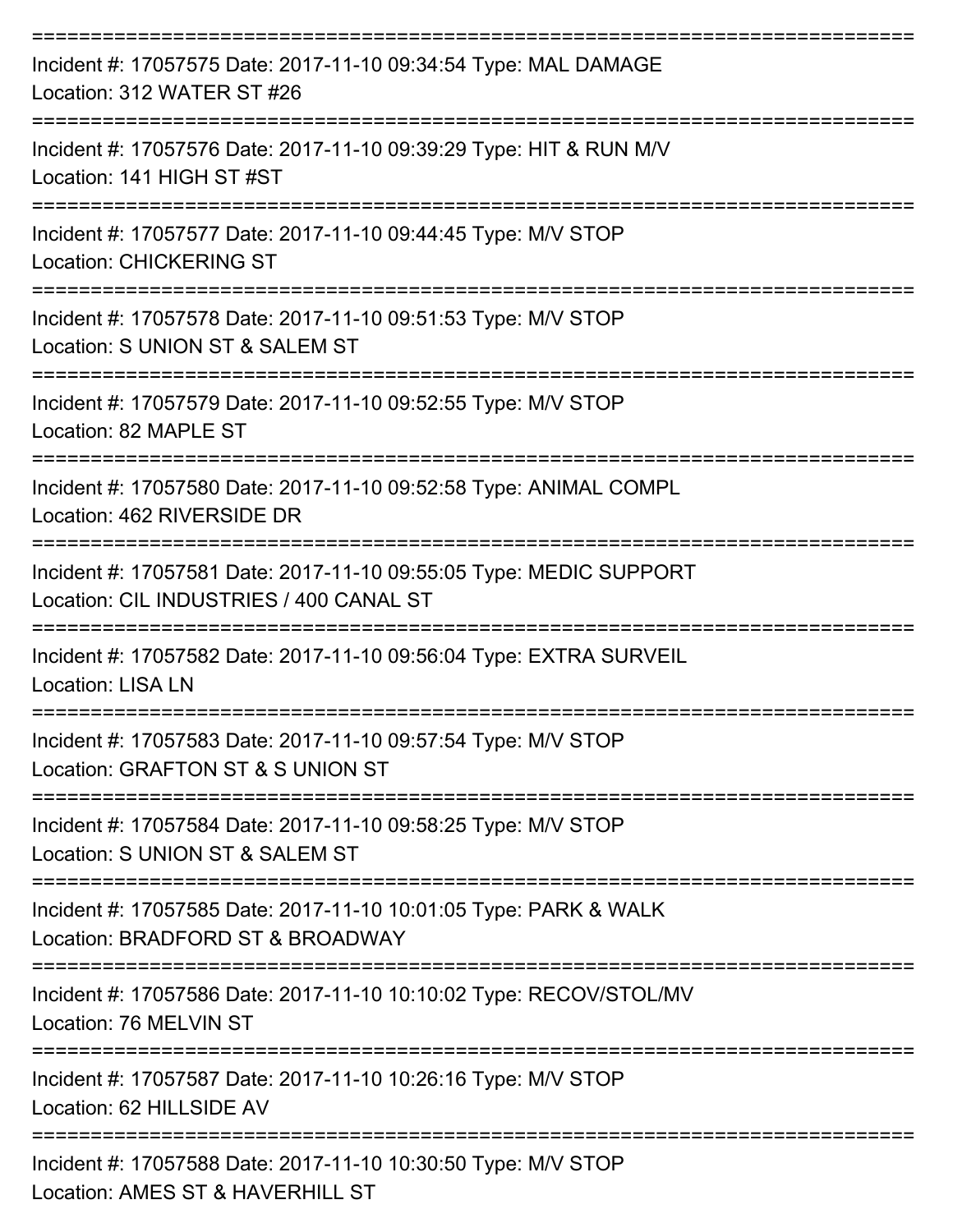| Incident #: 17057589 Date: 2017-11-10 10:50:10 Type: MV/BLOCKING<br>Location: HEAVENLY DONUTS / 262 ESSEX ST              |
|---------------------------------------------------------------------------------------------------------------------------|
| Incident #: 17057590 Date: 2017-11-10 10:58:15 Type: M/V STOP<br>Location: MARKET ST & S UNION ST                         |
| Incident #: 17057591 Date: 2017-11-10 11:05:32 Type: NOTIFICATION<br>Location: 381 CHESTNUT ST #91                        |
| Incident #: 17057592 Date: 2017-11-10 11:10:12 Type: PARK & WALK<br>Location: BRADFORD ST & BROADWAY                      |
| Incident #: 17057593 Date: 2017-11-10 11:16:13 Type: MEDIC SUPPORT<br>Location: 6 JACKSON TER                             |
| Incident #: 17057594 Date: 2017-11-10 11:22:28 Type: SUS PERS/MV<br>Location: 350 WINTHROP                                |
| Incident #: 17057595 Date: 2017-11-10 11:30:51 Type: ALARMS<br>Location: 20 MONMOUTH ST                                   |
| Incident #: 17057596 Date: 2017-11-10 11:34:52 Type: SUS PERS/MV<br>Location: 196 E HAVERHILL ST                          |
| Incident #: 17057597 Date: 2017-11-10 11:37:57 Type: NOTIFICATION<br>Location: 1057 ESSEX ST                              |
| Incident #: 17057598 Date: 2017-11-10 11:56:28 Type: M/V STOP<br>Location: 5CJ286 / HAVERHILL ST & WEST ST                |
| ===================<br>Incident #: 17057599 Date: 2017-11-10 11:58:11 Type: MAL DAMAGE<br>Location: 322 AMES ST           |
| Incident #: 17057600 Date: 2017-11-10 12:11:49 Type: ALARMS<br>Location: MILL CITY COMMUNITY INVEST / 50 ISLAND ST FL 103 |
| Incident #: 17057601 Date: 2017-11-10 12:24:15 Type: MAL DAMAGE<br>Location: SANTANDER BANK / 296 ESSEX ST                |
| Incident #: 17057602 Date: 2017-11-10 12:28:17 Type: WARRANT SERVE<br>Location: 439 HIGH ST                               |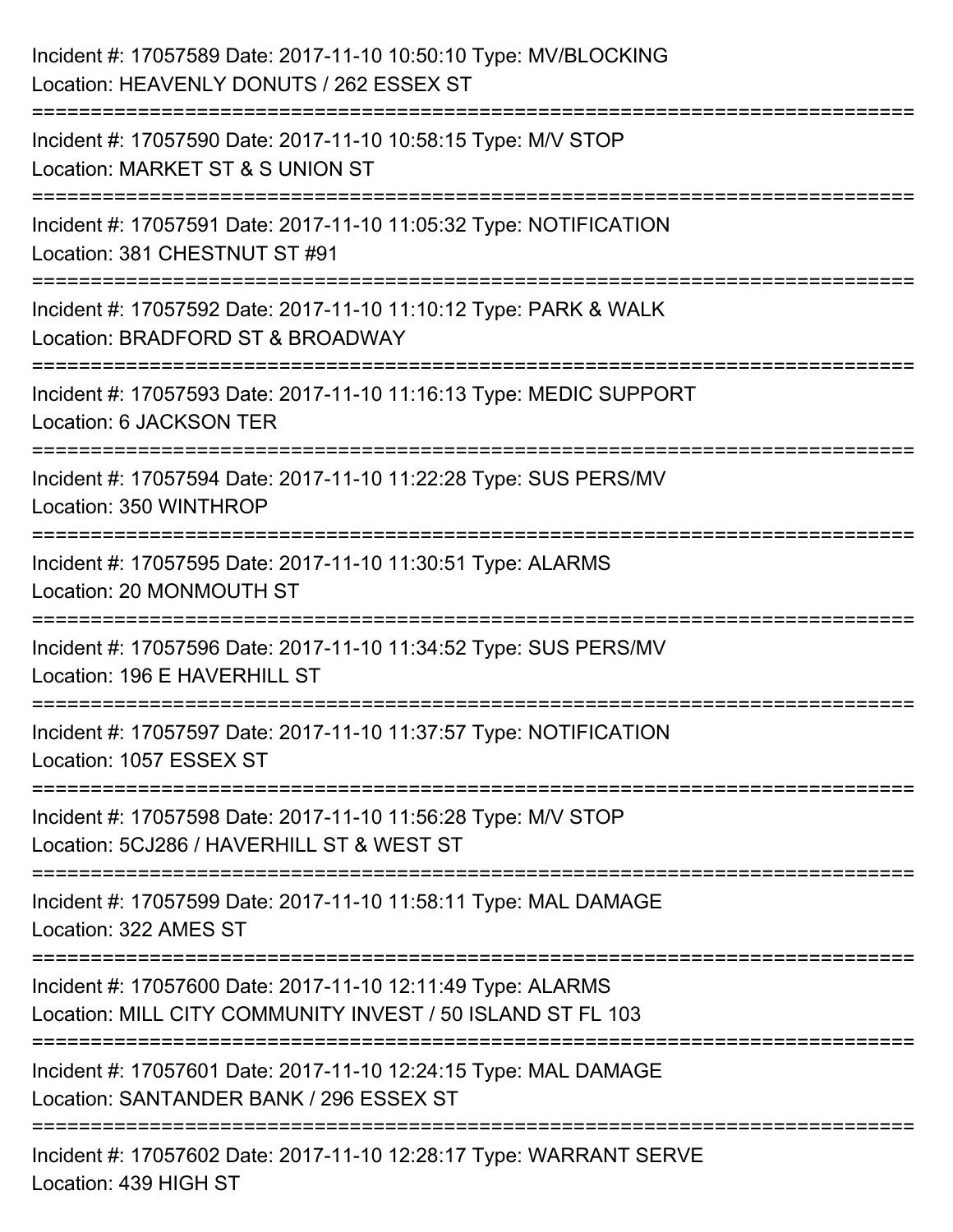| Incident #: 17057603 Date: 2017-11-10 12:32:54 Type: ALARMS<br>Location: 86 LEXINGTON ST                                                 |
|------------------------------------------------------------------------------------------------------------------------------------------|
| Incident #: 17057604 Date: 2017-11-10 12:59:50 Type: MEDIC SUPPORT<br>Location: 130 S BOWDOIN ST                                         |
| Incident #: 17057605 Date: 2017-11-10 13:00:23 Type: COURT DOC SERVE<br>Location: VINFEN / 439 S UNION ST<br>=========================== |
| Incident #: 17057606 Date: 2017-11-10 13:04:12 Type: M/V STOP<br>Location: 24 AVON ST                                                    |
| Incident #: 17057607 Date: 2017-11-10 13:05:23 Type: ALARMS<br>Location: CITY HALL / 200 COMMON ST                                       |
| Incident #: 17057608 Date: 2017-11-10 13:07:47 Type: TOW/REPOSSED<br>Location: 100 HANCOCK ST                                            |
| Incident #: 17057609 Date: 2017-11-10 13:10:03 Type: TOW/REPOSSED<br>Location: 3 WOODLAND ST                                             |
| Incident #: 17057610 Date: 2017-11-10 13:12:12 Type: M/V STOP<br>Location: OLIVER SCHOOL / 183 HAVERHILL ST                              |
| Incident #: 17057611 Date: 2017-11-10 13:16:02 Type: M/V STOP<br>Location: HAVERHILL ST & WHITE ST                                       |
| Incident #: 17057612 Date: 2017-11-10 13:17:57 Type: ALARMS<br>Location: ELI CONTRARAS RESD. / 3 ASH ST                                  |
| Incident #: 17057613 Date: 2017-11-10 13:22:01 Type: M/V STOP<br>Location: 34 BODWELL ST                                                 |
| Incident #: 17057614 Date: 2017-11-10 13:30:17 Type: ALARMS<br>Location: RM TECHNOLOGIES / 33 FRANKLIN ST                                |
| Incident #: 17057615 Date: 2017-11-10 13:31:57 Type: M/V STOP<br>Location: HAVERHILL ST & PROSPECT ST                                    |
| Incident #: 17057616 Date: 2017-11-10 13:44:19 Type: B&E/MV/PAST<br>Location: LAWRENCE ST & MYRTLE ST                                    |

===========================================================================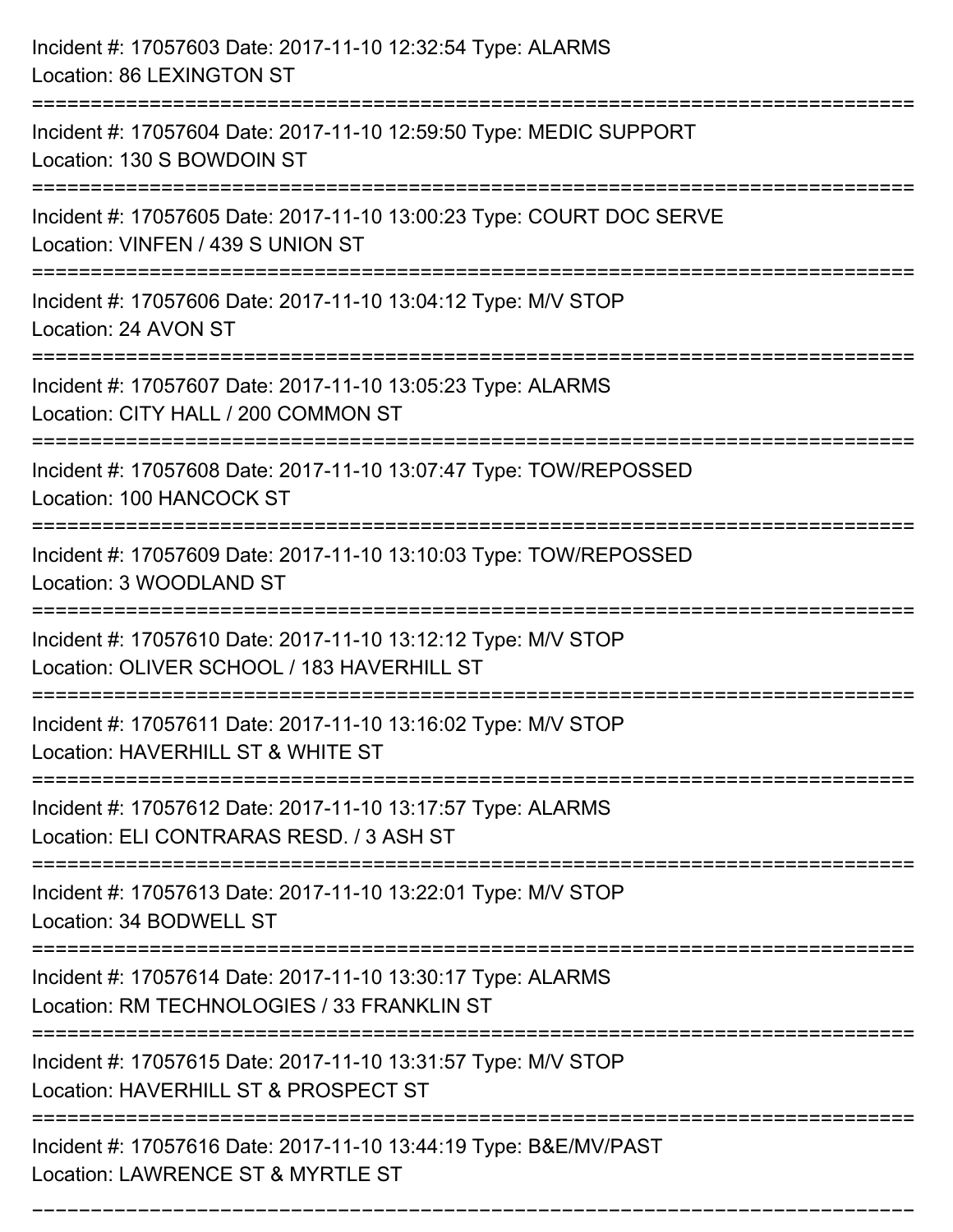| Incident #: 17057617 Date: 2017-11-10 13:45:13 Type: INVEST CONT<br>Location: 256 ESSEX ST                                                           |
|------------------------------------------------------------------------------------------------------------------------------------------------------|
| Incident #: 17057618 Date: 2017-11-10 13:45:44 Type: AUTO ACC/NO PI<br>Location: ARLINGTON ST & HAMPSHIRE ST                                         |
| Incident #: 17057619 Date: 2017-11-10 13:53:47 Type: M/V STOP<br>Location: 3DS916 / CAMBRIDGE ST & PHILLIPS ST<br>:================================= |
| Incident #: 17057620 Date: 2017-11-10 14:56:08 Type: AUTO ACC/NO PI<br>Location: 447 ESSEX ST                                                        |
| Incident #: 17057621 Date: 2017-11-10 15:12:27 Type: M/V STOP<br>Location: 10 MARGIN ST                                                              |
| Incident #: 17057622 Date: 2017-11-10 15:42:43 Type: INVEST CONT<br>Location: 135 BROADWAY                                                           |
| Incident #: 17057623 Date: 2017-11-10 15:43:45 Type: ALARMS<br>Location: RODRIGUEZ RESD. / 40 ALBION ST                                              |
| Incident #: 17057624 Date: 2017-11-10 15:44:34 Type: DISTURBANCE<br>Location: 190 LAWRENCE ST                                                        |
| Incident #: 17057625 Date: 2017-11-10 15:47:12 Type: CK WELL BEING<br>Location: FALLS BRIDGE / BROADWAY & WATER ST                                   |
| Incident #: 17057626 Date: 2017-11-10 16:08:02 Type: FRAUD<br>Location: 27 KENDALL ST                                                                |
| Incident #: 17057627 Date: 2017-11-10 16:23:35 Type: ALARMS<br>Location: MUNOZ RESD. / 187 ANDOVER ST                                                |
| Incident #: 17057628 Date: 2017-11-10 16:26:55 Type: M/V STOP<br>Location: 259 BROADWAY                                                              |
| Incident #: 17057629 Date: 2017-11-10 16:38:57 Type: M/V STOP<br>Location: 31 BENNINGTON ST                                                          |
| Incident #: 17057630 Date: 2017-11-10 16:55:01 Type: AUTO ACC/NO PI<br>Location: DUNKIN DONUTS / 99 WINTHROP AV                                      |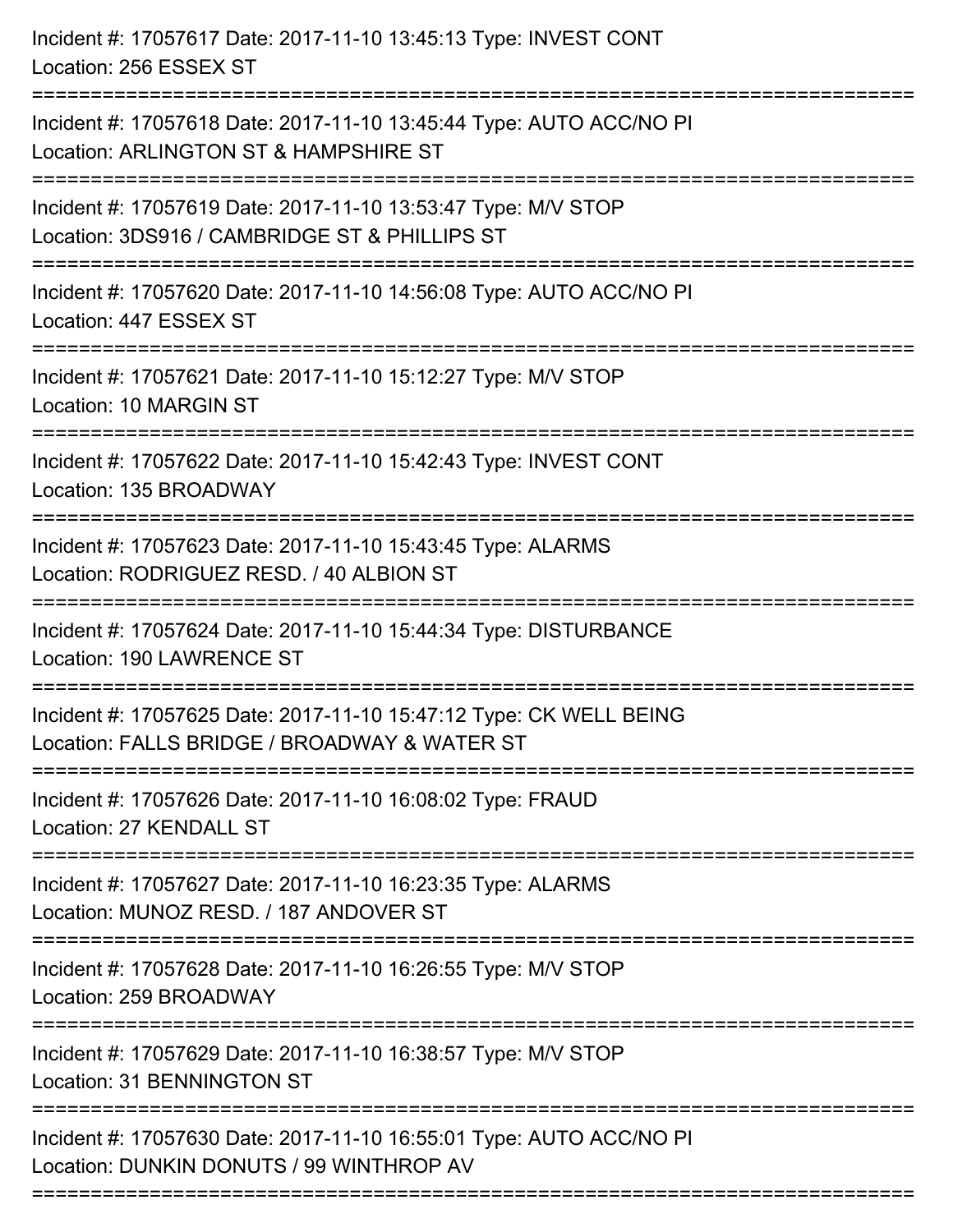Location: CAMPO SECO ST & HIGHLAWN AV =========================================================================== Incident #: 17057632 Date: 2017-11-10 17:02:51 Type: ALARM/BURG Location: LUPOLI COMP / 280 MERRIMACK ST =========================================================================== Incident #: 17057633 Date: 2017-11-10 17:20:09 Type: B&E/PAST Location: 279 ERVING AV =========================================================================== Incident #: 17057634 Date: 2017-11-10 17:25:10 Type: M/V STOP Location: 257 ESSEX ST

===========================================================================

Incident #: 17057635 Date: 2017-11-10 17:26:32 Type: AUTO ACC/UNK PI Location: 21 PROVIDENCE ST

===========================================================================

Incident #: 17057637 Date: 2017-11-10 17:31:33 Type: FIRE

Location: 2 RIVERVIEW PL

===========================================================================

Incident #: 17057636 Date: 2017-11-10 17:33:17 Type: MEDIC SUPPORT Location: 9 BROADWAY

===========================================================================

Incident #: 17057638 Date: 2017-11-10 17:44:22 Type: GENERAL SERV Location: 355 LAWRENCE ST

===========================================================================

Incident #: 17057639 Date: 2017-11-10 17:48:20 Type: M/V STOP Location: BROADWAY & HAVERHILL ST

===========================================================================

Incident #: 17057640 Date: 2017-11-10 17:57:44 Type: M/V STOP Location: 200 COMMON ST

===========================================================================

Incident #: 17057641 Date: 2017-11-10 18:00:12 Type: M/V STOP

Location: PROSPECT ST & VINE ST

===========================================================================

Incident #: 17057642 Date: 2017-11-10 18:15:14 Type: M/V STOP

Location: ANDOVER ST & S BROADWAY

=========================================================================== Incident #: 17057643 Date: 2017-11-10 18:16:06 Type: M/V STOP

Location: AUBURN ST & HAMPSHIRE ST

===========================================================================

===========================================================================

Incident #: 17057644 Date: 2017-11-10 18:17:04 Type: M/V STOP Location: 34 S BROADWAY

Incident #: 17057646 Date: 2017 11 10 18:20:20 Type: M/V STOP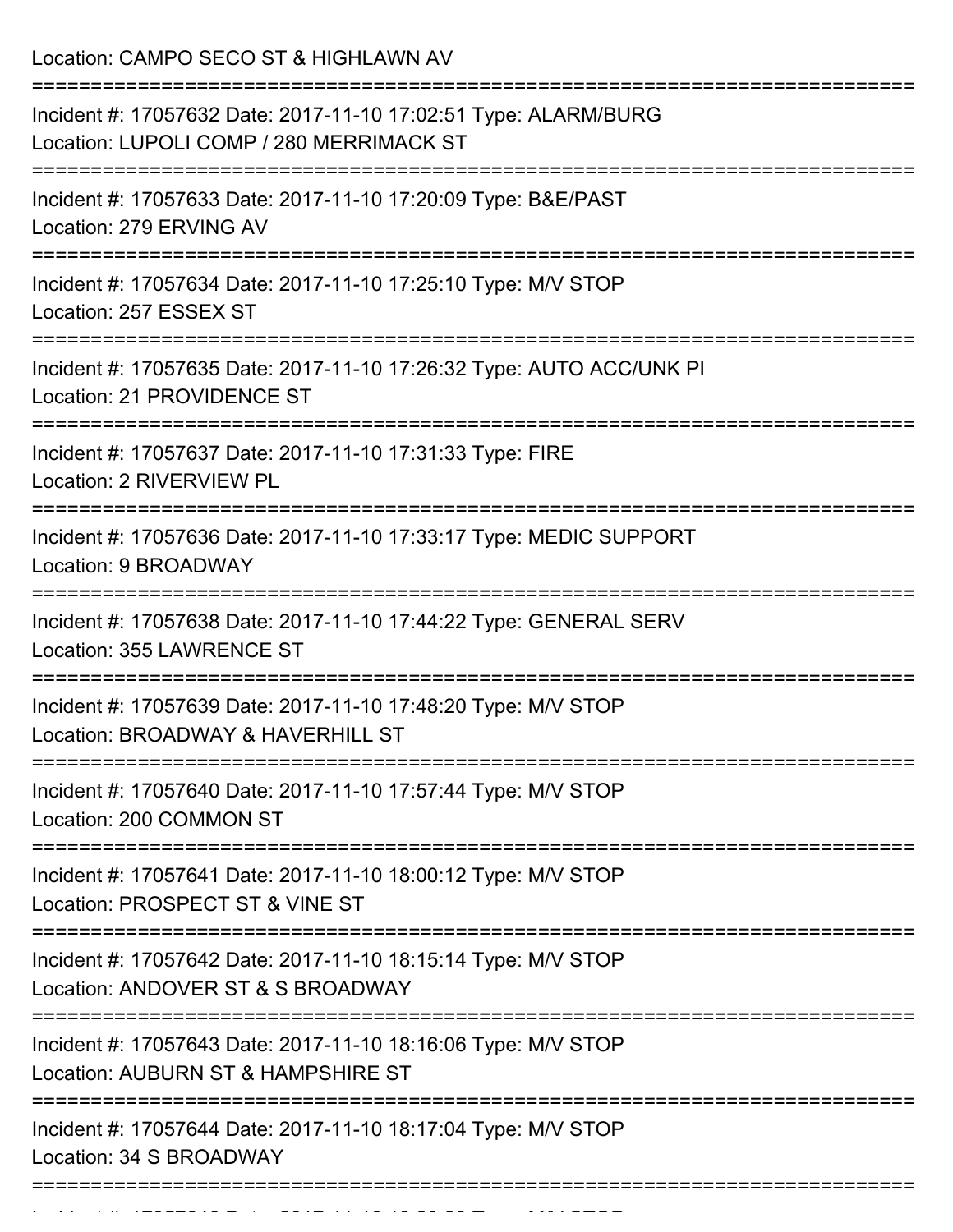| Location: BROADWAY & CROSS ST                                                                                             |
|---------------------------------------------------------------------------------------------------------------------------|
| Incident #: 17057645 Date: 2017-11-10 18:21:01 Type: ALARMS<br>Location: 37 GRANVILLE ST                                  |
| Incident #: 17057647 Date: 2017-11-10 18:28:17 Type: VIO CITY ORD<br>Location: 115 MYRTLE ST                              |
| Incident #: 17057648 Date: 2017-11-10 18:35:53 Type: M/V STOP<br><b>Location: HANCOCK ST</b>                              |
| Incident #: 17057649 Date: 2017-11-10 18:42:50 Type: DISTURBANCE<br>Location: 78 AVON ST #1 FL 1<br>:==================== |
| Incident #: 17057650 Date: 2017-11-10 18:51:18 Type: UNWANTEDGUEST<br>Location: 27 FALMOUTH ST FL 3                       |
| Incident #: 17057651 Date: 2017-11-10 18:57:41 Type: ALARMS<br>Location: 10 NORRIS ST                                     |
| Incident #: 17057652 Date: 2017-11-10 18:58:37 Type: ALARM/BURG<br>Location: LGH / 25 MARSTON ST                          |
| Incident #: 17057654 Date: 2017-11-10 19:08:26 Type: NEIGHBOR PROB<br>Location: 475 BROADWAY #6                           |
| Incident #: 17057653 Date: 2017-11-10 19:08:38 Type: M/V STOP<br>Location: AMESBURY ST & LOWELL ST                        |
| Incident #: 17057655 Date: 2017-11-10 19:14:41 Type: M/V STOP<br>Location: 479 BROADWAY                                   |
| Incident #: 17057656 Date: 2017-11-10 19:26:32 Type: M/V STOP<br>Location: ESSEX ST & HAMPSHIRE ST                        |
| Incident #: 17057657 Date: 2017-11-10 19:30:29 Type: M/V STOP<br>Location: ACTON ST & BROADWAY                            |
| Incident #: 17057659 Date: 2017-11-10 19:34:21 Type: ALARM/BURG<br>Location: 37 GRANVILLE ST                              |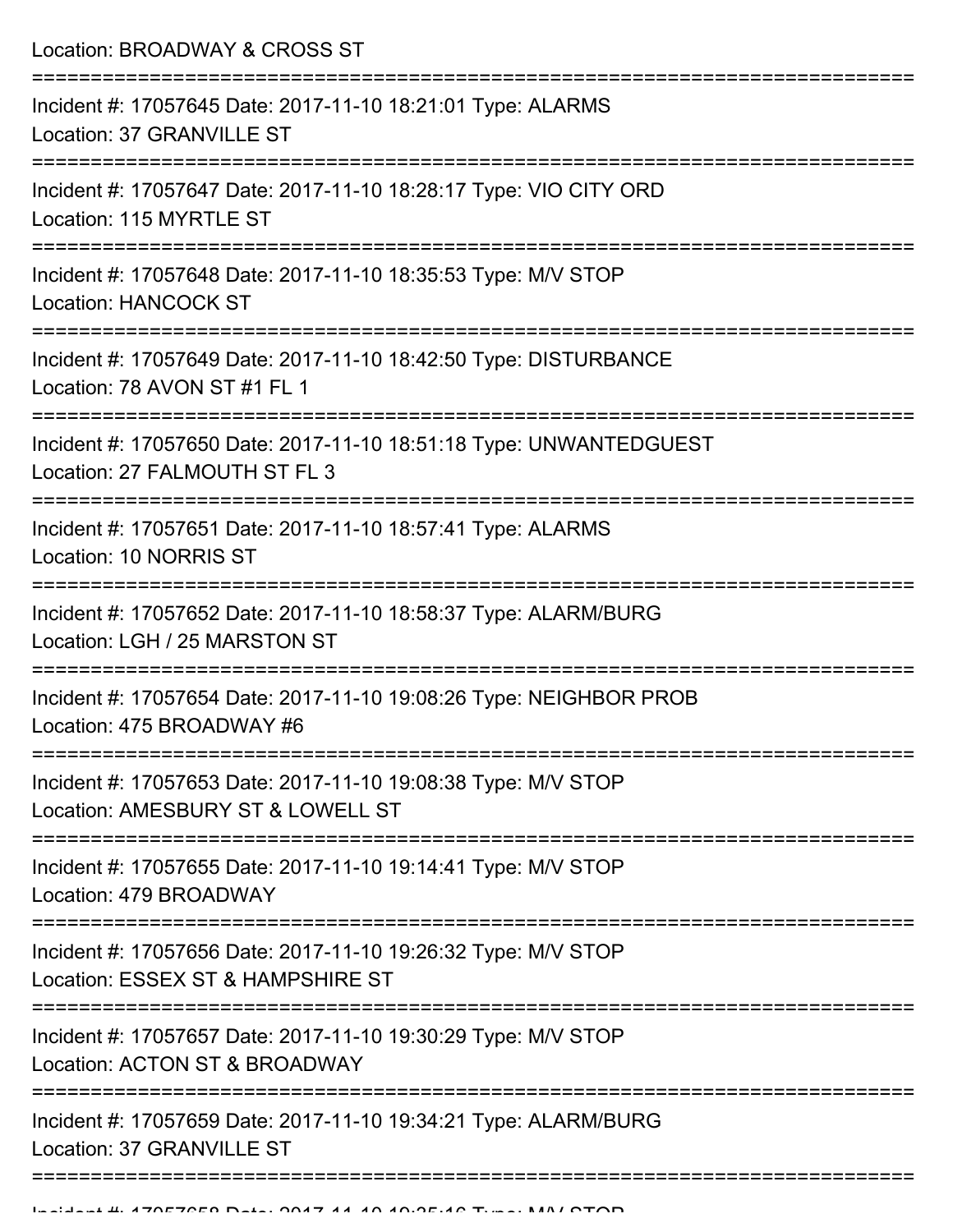| <b>Location: ALLEN ST</b>                                                                                                          |
|------------------------------------------------------------------------------------------------------------------------------------|
| Incident #: 17057660 Date: 2017-11-10 19:39:46 Type: WOMAN DOWN<br>Location: 18 JASPER ST<br>===================================== |
| Incident #: 17057661 Date: 2017-11-10 19:42:48 Type: SUS PERS/MV<br>Location: 57 ABBOTT ST #1 FL 1                                 |
| Incident #: 17057662 Date: 2017-11-10 19:45:39 Type: M/V STOP<br>Location: AMESBURY ST & METHUEN ST<br>========================    |
| Incident #: 17057664 Date: 2017-11-10 19:45:51 Type: NEIGHBOR PROB<br>Location: 10 DIAMOND ST #18                                  |
| Incident #: 17057663 Date: 2017-11-10 19:46:25 Type: M/V STOP<br>Location: BROADWAY & VALLEY ST                                    |
| :===================<br>Incident #: 17057665 Date: 2017-11-10 19:51:01 Type: M/V STOP<br>Location: ABBOTT ST & S UNION ST          |
| Incident #: 17057666 Date: 2017-11-10 19:59:17 Type: SUS PERS/MV<br>Location: BROADWAY & CROSS ST                                  |
| Incident #: 17057667 Date: 2017-11-10 20:06:47 Type: SUS PERS/MV<br>Location: CAMBRIDGE ST & WINTHROP AV                           |
| Incident #: 17057668 Date: 2017-11-10 20:30:27 Type: SUS PERS/MV<br>Location: MT VERNO PARK                                        |
| Incident #: 17057669 Date: 2017-11-10 20:32:02 Type: TOW OF M/V<br>Location: 2 INMAN ST                                            |
| Incident #: 17057670 Date: 2017-11-10 20:35:04 Type: SUS PERS/MV<br>Location: 90 LOWELL ST                                         |
| Incident #: 17057671 Date: 2017-11-10 20:43:50 Type: 209A/VIOLATION<br>Location: WALK IN WALK IN / 270 E HAVERHILL ST #3 FL 1      |
| Incident #: 17057672 Date: 2017-11-10 20:54:11 Type: TOW OF M/V<br>Location: 323 HOWARD ST                                         |
|                                                                                                                                    |

Incident #: 17057673 Date: 2017-11-10 21:01:12 Type: M/V STOP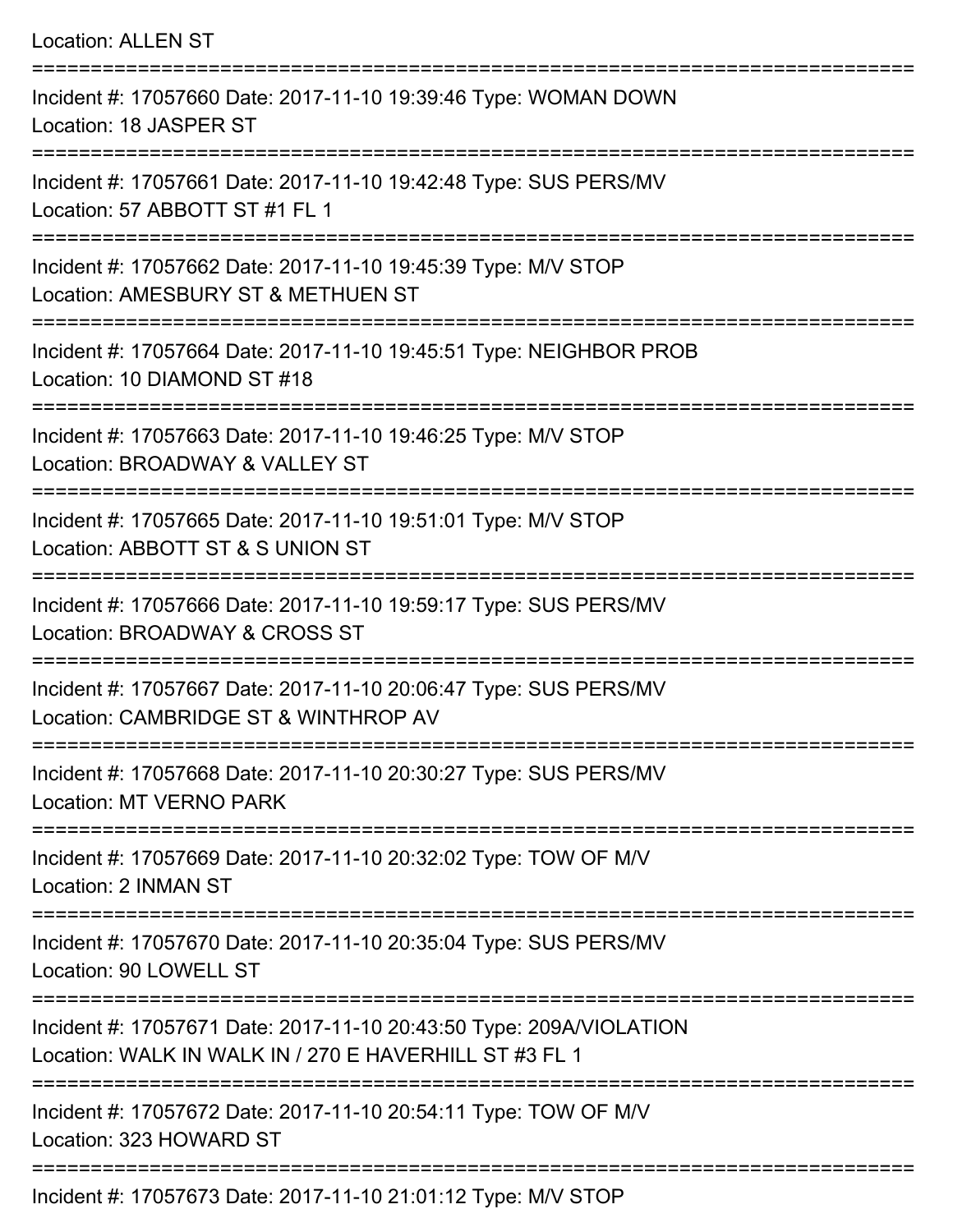| Incident #: 17057674 Date: 2017-11-10 21:02:29 Type: DRUG OVERDOSE<br>Location: 250 FARNHAM ST FL 1                            |
|--------------------------------------------------------------------------------------------------------------------------------|
| Incident #: 17057675 Date: 2017-11-10 21:08:25 Type: ALARM/BURG<br>Location: ST PATRICKS SCHOOL / 101 PARKER ST                |
| Incident #: 17057676 Date: 2017-11-10 21:08:42 Type: ANIMAL COMPL<br>Location: 24 GROTON                                       |
| Incident #: 17057677 Date: 2017-11-10 21:15:19 Type: ALARM/BURG<br>Location: 100 EVERETT ST                                    |
| ----------------<br>Incident #: 17057678 Date: 2017-11-10 21:24:13 Type: M/V STOP<br>Location: 286 BROADWAY                    |
| Incident #: 17057679 Date: 2017-11-10 21:37:46 Type: SUS PERS/MV<br>Location: 1 CAMDEN ST #1 FL 1                              |
| Incident #: 17057680 Date: 2017-11-10 21:57:18 Type: SUS PERS/MV<br><b>Location: ESSEX ST</b>                                  |
| Incident #: 17057681 Date: 2017-11-10 22:23:02 Type: LARCENY/PAST<br>Location: 18 BROADWAY                                     |
| Incident #: 17057682 Date: 2017-11-10 22:31:17 Type: M/V STOP<br>Location: E HAVERHILL ST & FERRY ST                           |
| Incident #: 17057683 Date: 2017-11-10 22:42:51 Type: M/V STOP<br>Location: 103 BROADWAY                                        |
| Incident #: 17057684 Date: 2017-11-10 22:52:42 Type: ALARM/BURG<br>Location: VERIZON STORE AND TRUE CELLULAR / 435 WINTHROP AV |
| Incident #: 17057685 Date: 2017-11-10 23:18:40 Type: MISSING PERS<br>Location: 555 HAVERHILL ST FL 2                           |
| Incident #: 17057686 Date: 2017-11-10 23:33:55 Type: MISSING PERS<br>Location: WALK IN / 555 HAVERHILL ST FL 2                 |
| Incident #: 17057687 Date: 2017-11-10 23:43:57 Type: M/V STOP                                                                  |